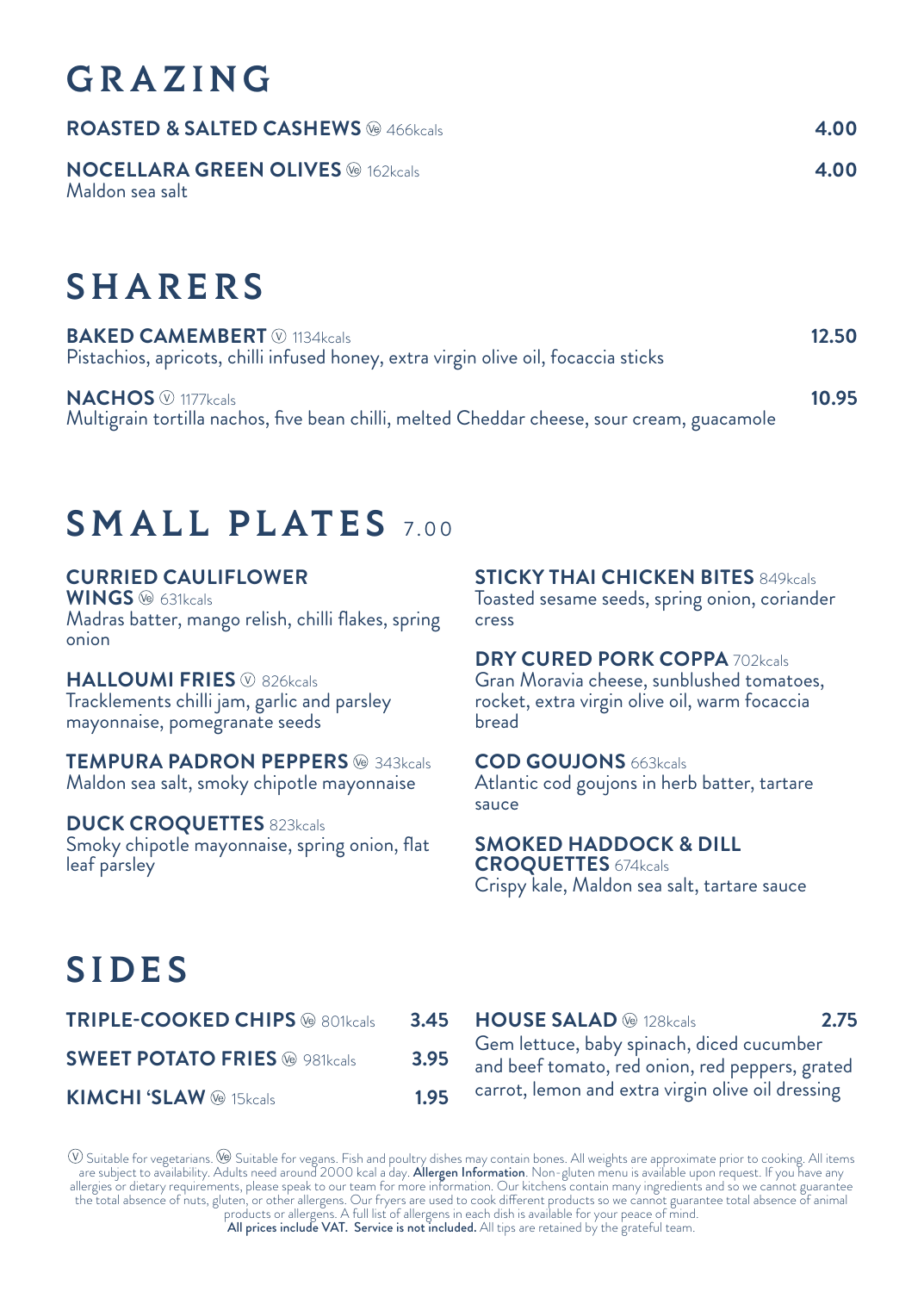# MAIN PLATES

| KALE CAESAR <sup>®</sup> 519kcals<br>Baby spinach, sunblushed tomatoes, Gran Moravia cheese, focaccia croutons, soft-boiled<br>free range egg                                                                     | 10.95 |
|-------------------------------------------------------------------------------------------------------------------------------------------------------------------------------------------------------------------|-------|
| add grilled halloumi 2.75 499kcals, chargrilled chicken 3.25 237 kcals                                                                                                                                            |       |
| <b>SALT "BOEF" RAGU @ 1157kcals</b><br>Plant based beef, rigatoni pasta, sunblushed tomatoes, rocket, extra virgin olive oil                                                                                      | 13.95 |
| <b>HAND BATTERED FISH &amp; CHIPS 1069kcals</b><br>Atlantic cod fillet, herb batter with Maldon sea salt, triple-cooked chips, smashed peas,<br>grilled lemon                                                     | 15.95 |
| <b>CHIMICHURRI SHREDDED CHICKEN RICE BOWL 1013kcals</b><br>Brown rice, kale, paprika chickpeas, baby spinach, fennel, flat leaf parsley, seeded avocado,<br>pomegranate seeds, sour cream dressing, grilled lemon | 14.95 |

## HANDCRAFTED PIES 14.95

SERVED WITH CREAMED MASH 274kcals OR TRIPLE-COOKED CHIPS 580kcals, RED WINE GRAVY, FRESH GREENS

### **SPICED CAULIFLOWER, SPINACH & LENTIL PIE @ 752kcals**

**STEAK & ALE PIE** 848kcals Hand diced British beef braised with onions and ale in a rich meat sauce

### **CHICKEN, HAM HOCK & LEEK PIE** 902kcals

Shredded British chicken, ham hock in a cream sauce

## **BURGERS**

| Java curry sauce, triple-cooked chips<br><b>BEETROOT, CORIANDER &amp; MINT BURGER @ 1010kcals</b>                                               | 11.95 |
|-------------------------------------------------------------------------------------------------------------------------------------------------|-------|
| <b>KOREAN CHICKEN BURGER 1333kcals</b><br>Buttermilk chicken breast, coated in panko crumb, kimchi 'slaw, Tracklements chilli jam,              | 13.95 |
| <b>WAGYU BURGER 1545kcals</b><br>Tennessee seeded brioche bun, beef tomato, gem lettuce, pickled gherkins, burger sauce,<br>triple-cooked chips | 14.50 |

Plant based pretzel bun, burrito mix, pineapple, lemongrass and ginger dressing, triple-cooked chips

*add Barber's vintage Cheddar* 351kcals, *Emmental cheese* 73kcals, *smoked streaky bacon* 156kcals *1.50 each*